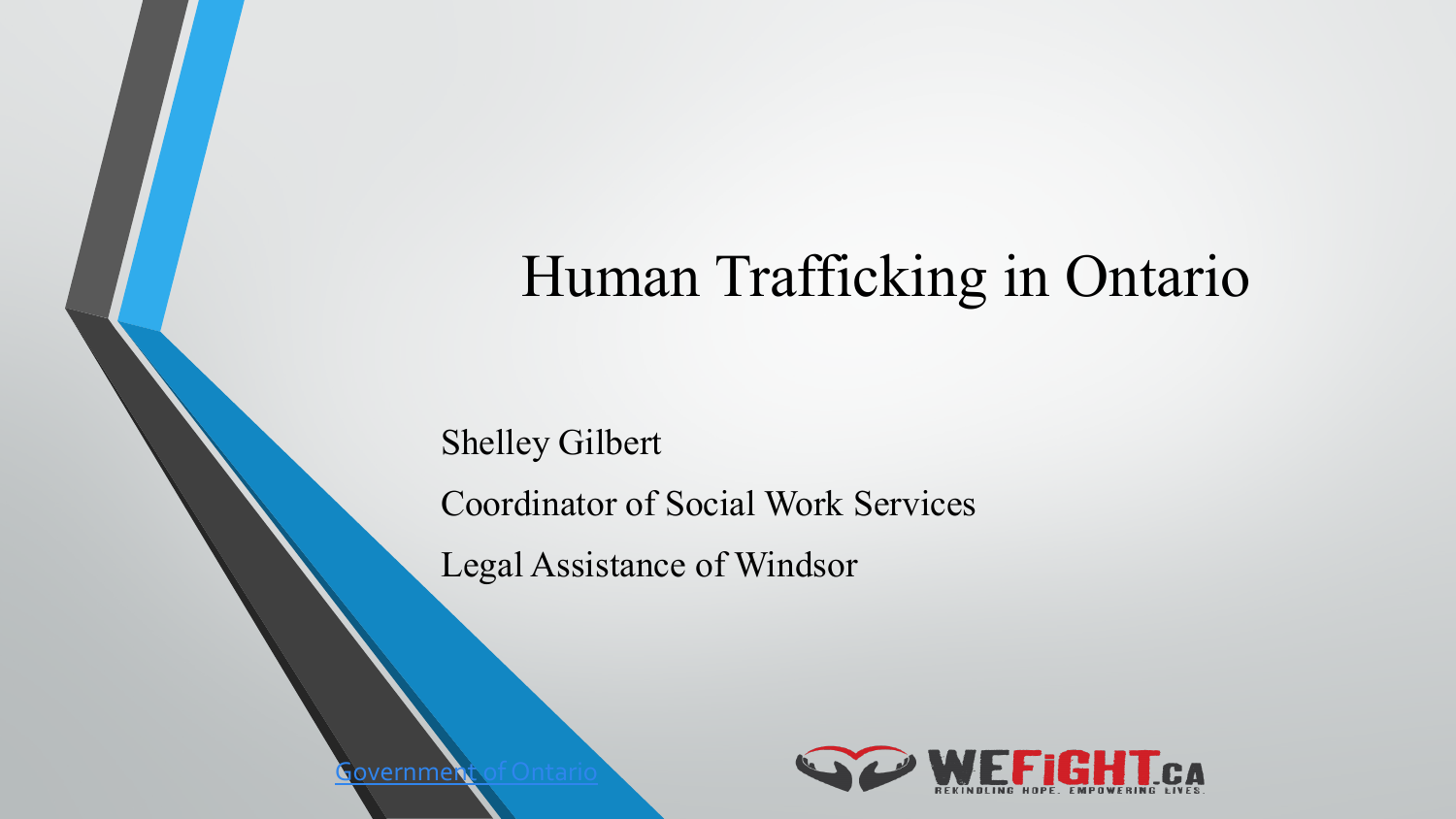### WEFIGHT

- Direct services to person who are found to be trafficked
- Develops effective community strategies in collaboration with organizations who may provide assistance
- Provides education and awareness building to general public and service providers
- Systemic advocacy with provincial and national partners

Legal Assistance of Windsor Windsor Essex Children's Aid Society University of Windsor, School of Social Work Mathew House **Survivors** Diocese of London Ministry to Refugee Claimants Windsor Police Services Victim Services, Windsor Essex Windsor Youth Centre Multicultural Centre Windsor/Essex Welcome Home Shelter House of Sophrosyne

Ontario Provincial Police Can Am Native Friendship Centre Women's Enterprise Skills Training Sexual Assault Treatment Centre Victim Witness Assistance Program Ministry of Children and Youth Justice Southwest Detention Centre City of Windsor, Social Services Street Health Windsor Women Working with Immigrant Women Aids Committee of Windsor

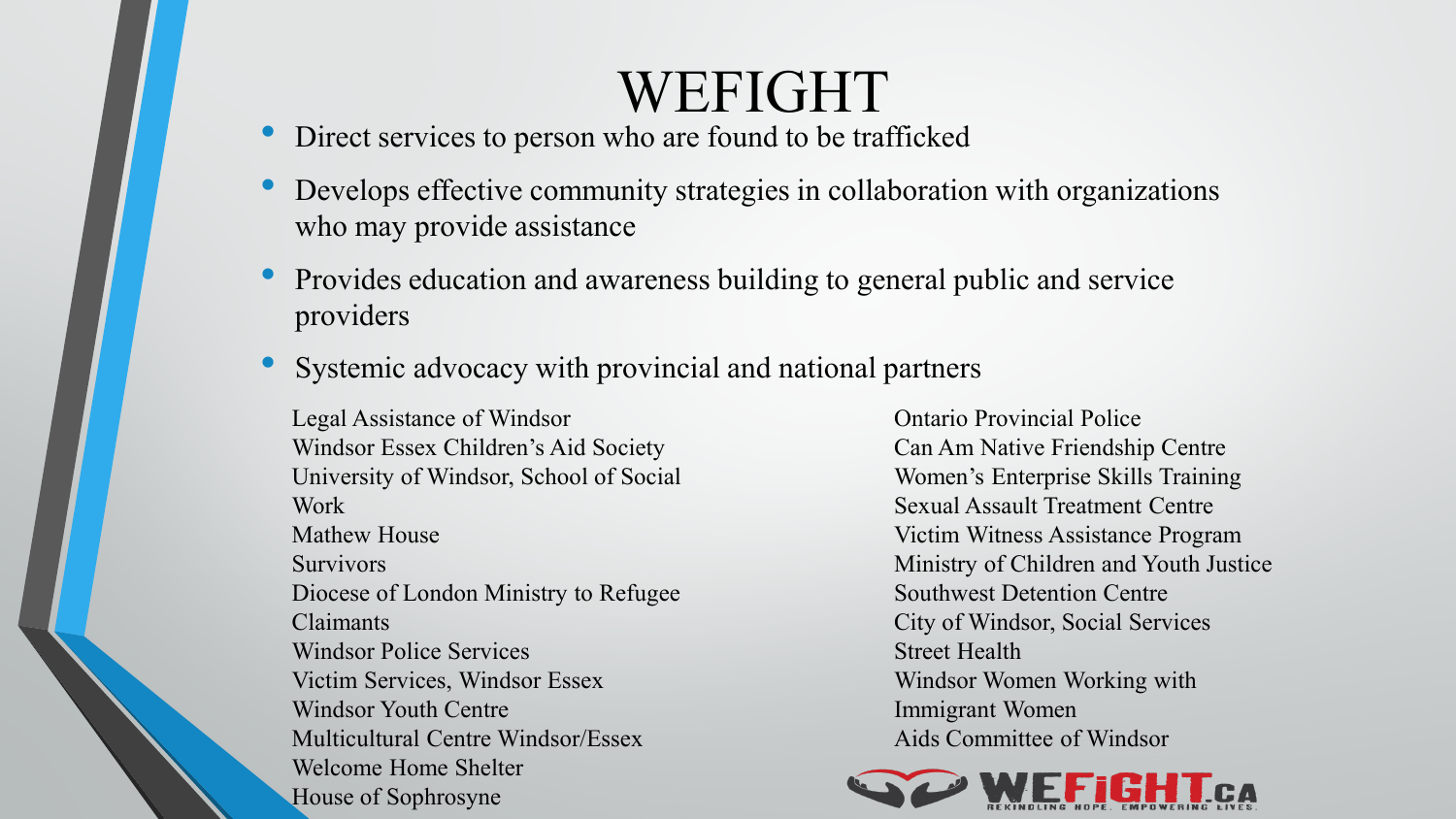### Elements of Trafficking

#### **3 Elements Necessary to Meet Trafficking Definition:**



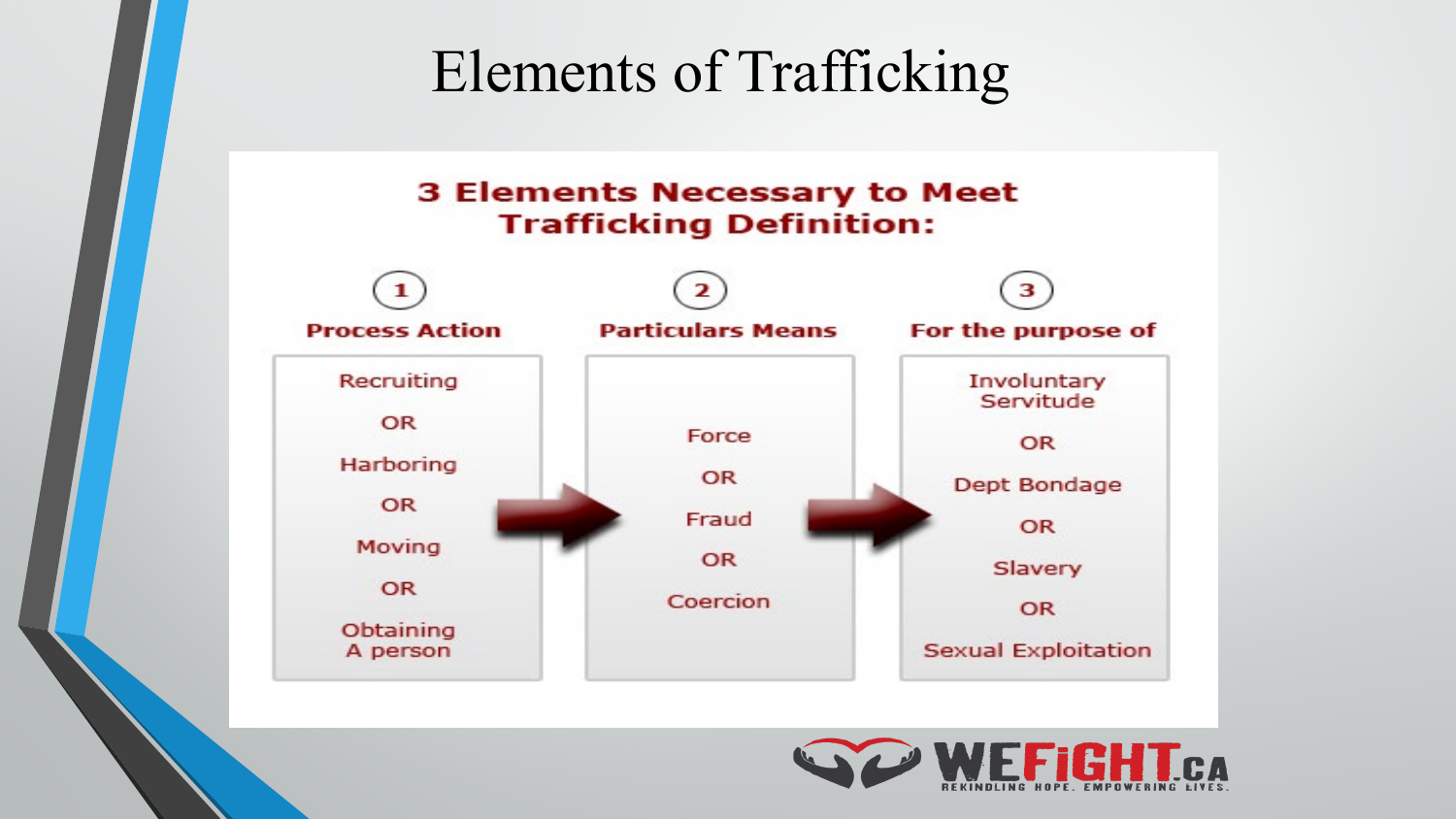### Who is at Risk?

- People experiencing homelessness
- Youth who have/are experiencing trauma
- Temporary foreign workers
- Undocumented people
- Men/women working in the sex trade

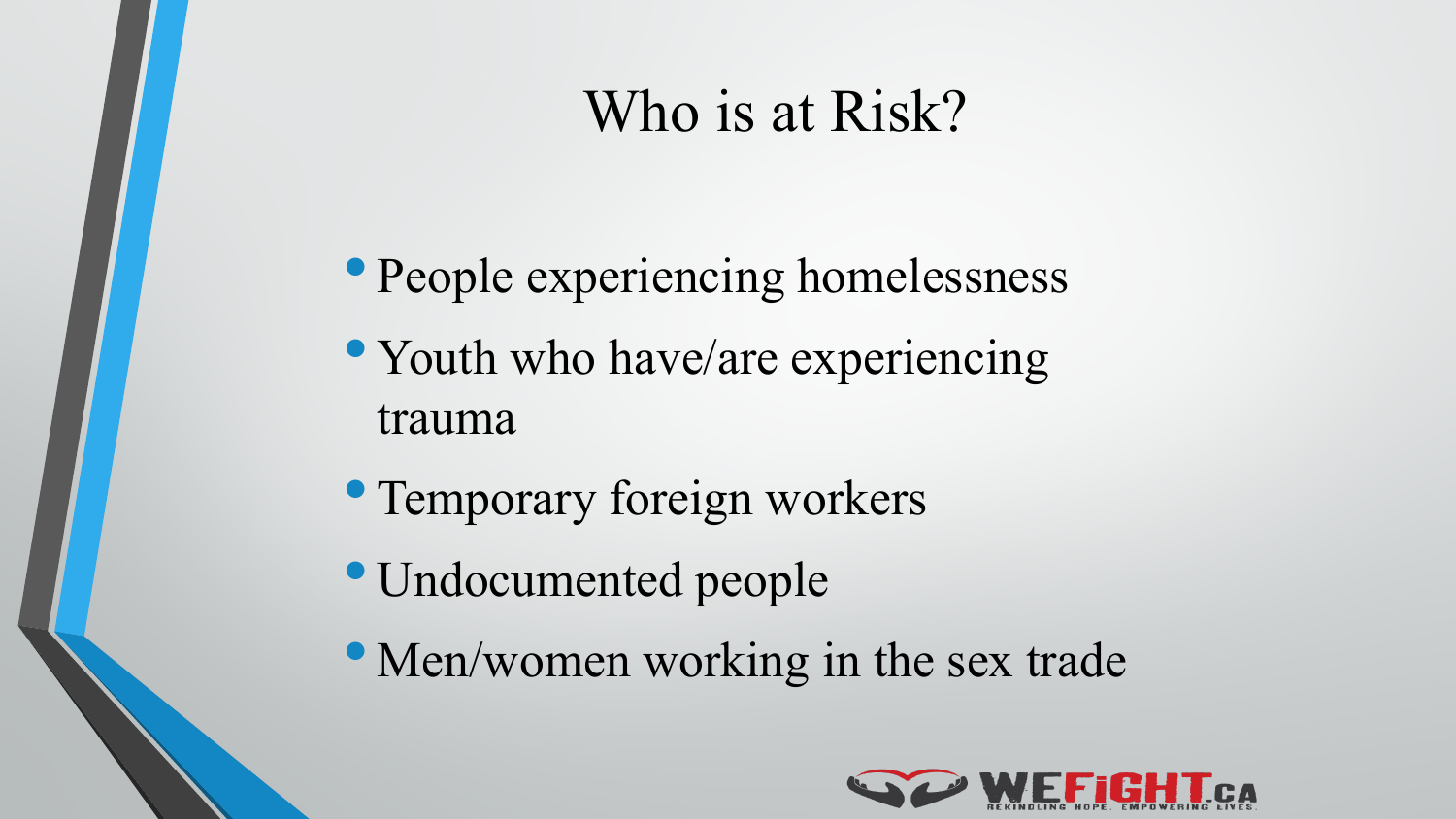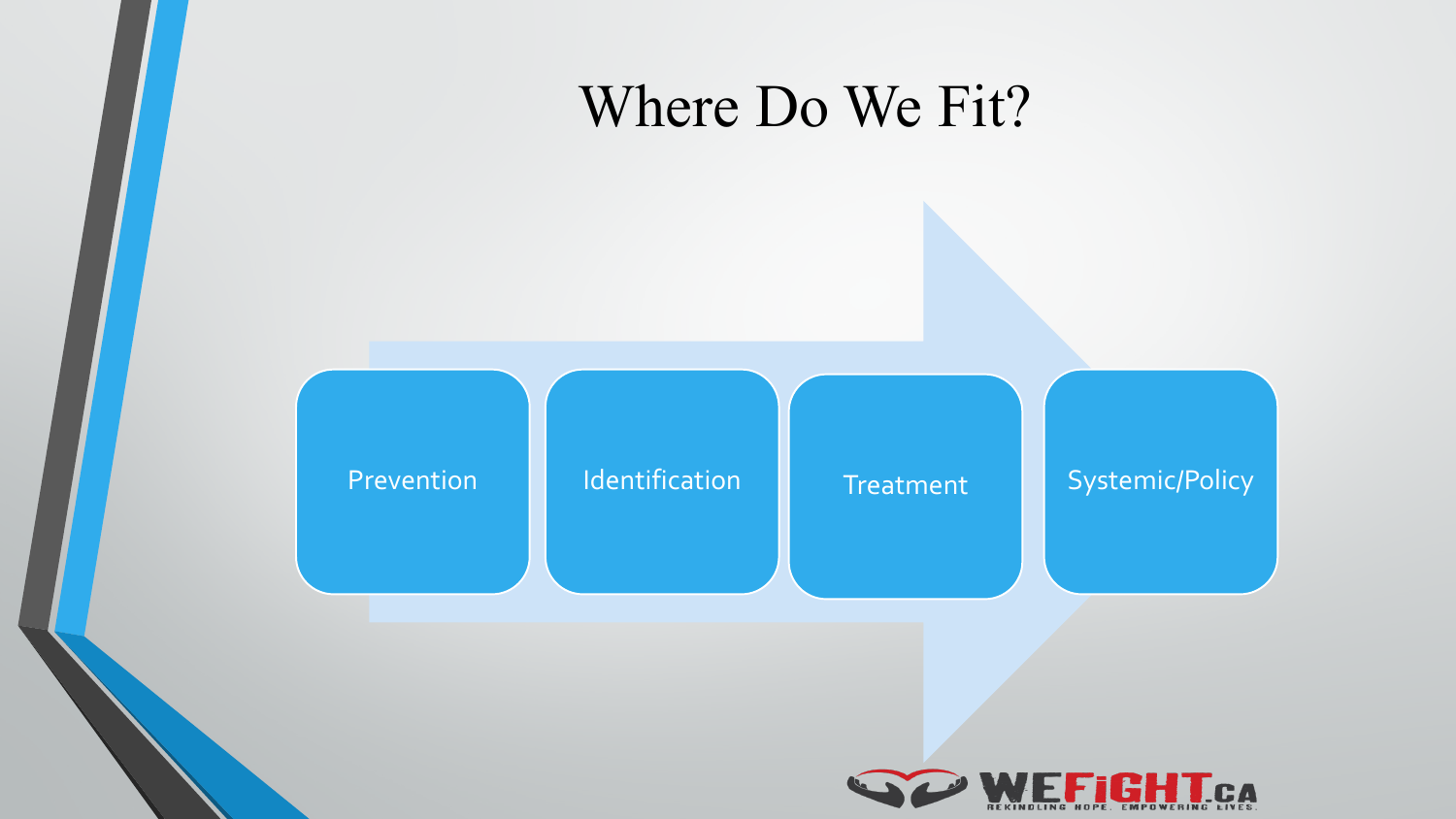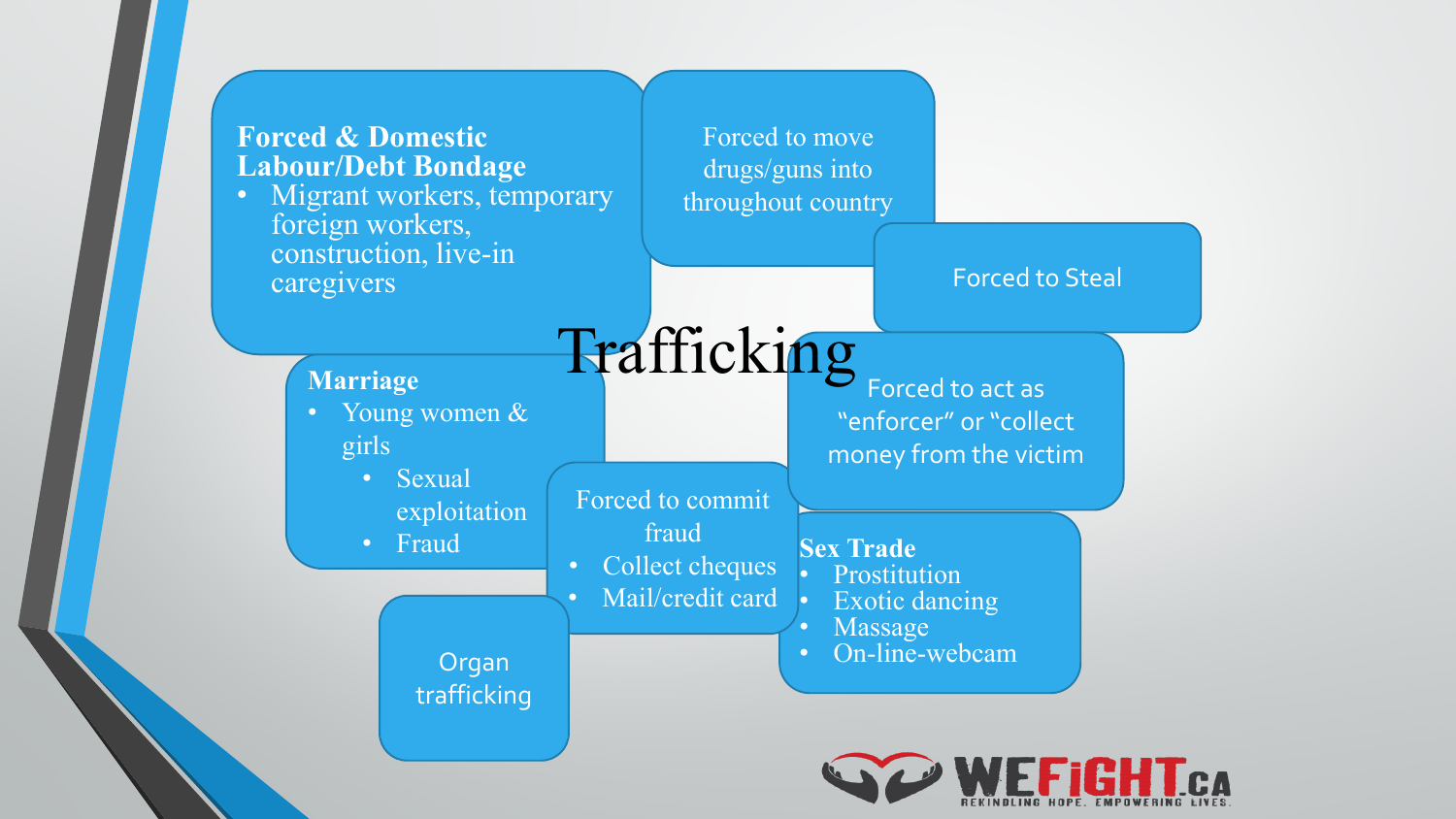Decent Work √ Productive √ Fair Income  $\sqrt{\text{Freedom}}$  to express concerns  $\sqrt{\ }$  Social protections √ Equal Opportunities and protections

> Labour Law Violations  $\sqrt{\text{Can lead to civil or administrative}}$ sanctions √ Need to assess and address to prevent further abuses ie. overtime, minimum wage  $\sqrt{}$  Usually calls for labour justice response

### Exploitation Spectrum

Human Rights Violations √ Discrimination or harassment based on the codes grounds ie. firing for pregnancy, bathrooms/housing based on race or country of origin  $\sqrt{\text{Ensuring equal treatment}}$ √ Human Rights Tribunal response Criminal Code Violations

√ Taking of passport/identification √Fraud √ Extortion √ Workplace violence/harassment  $\sqrt{}$  Usually calls for a criminal justice response

#### Forced Labour/Trafficking

 $\sqrt{1}$  If signs of coercion, involuntariness or threats in combination with previously described violations (or others)  $\sqrt{\text{Calls}}$  for a criminal justice response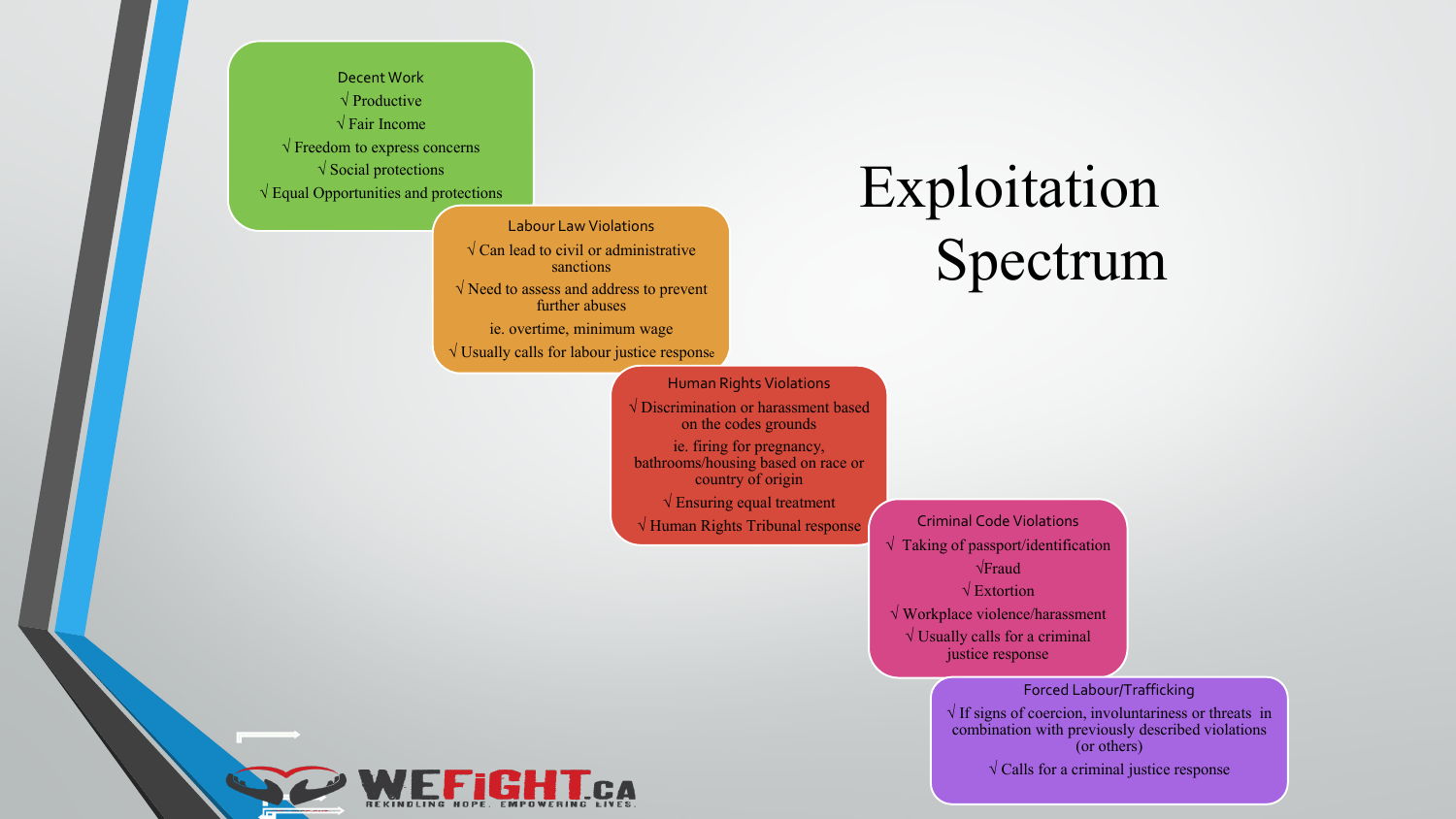### Marriage as Trafficking

- Recent study found 219 cases in Ontario between 2010 – 2012
- Between  $18 34$  years old
- Approximately  $\frac{1}{2}$  were citizens
- Most experienced other forms of family violence
- Financially dependent on their families

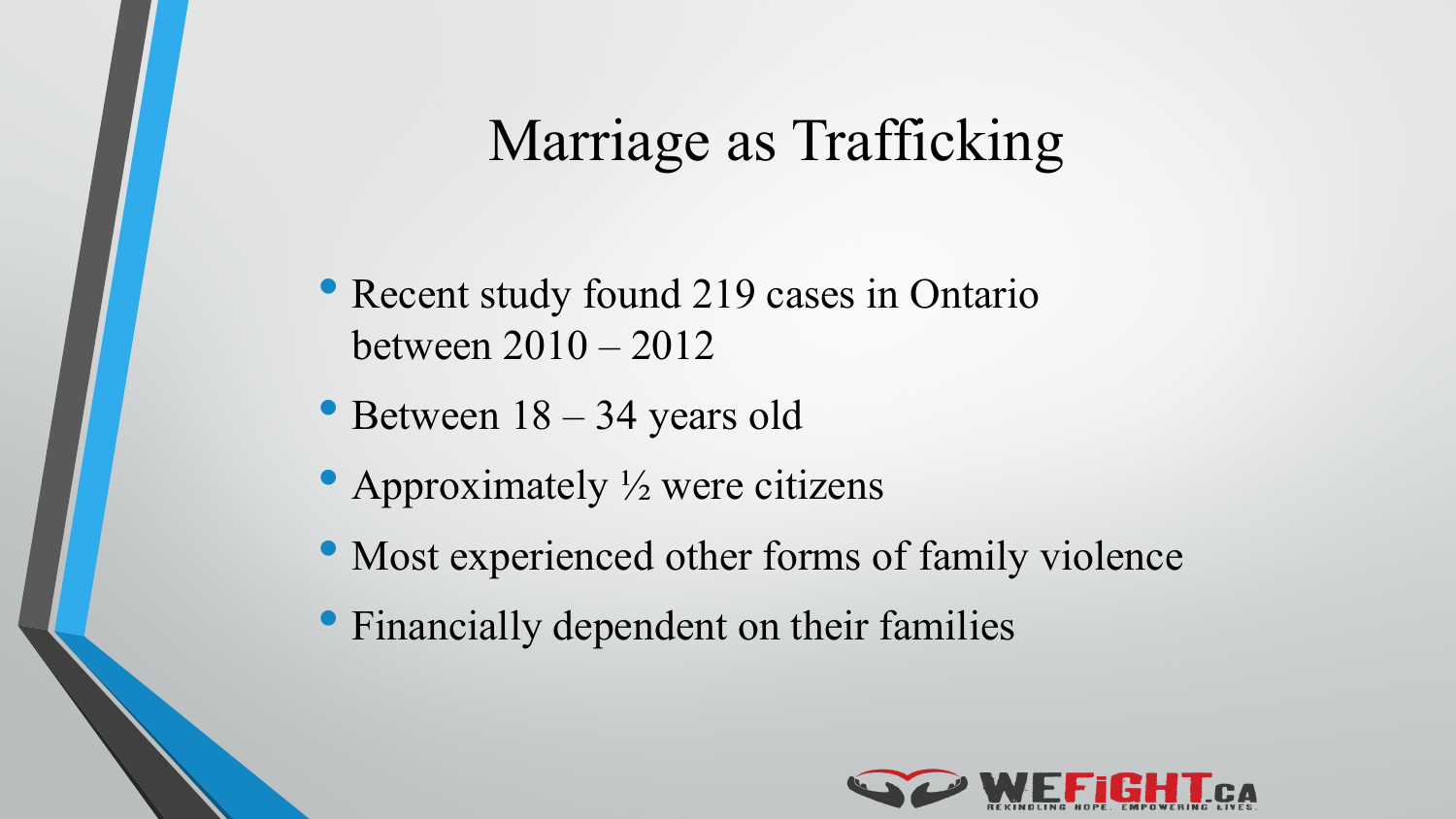#### **At Risk**

-CAS Involvement (self and/or children) -Self Esteem concerns -Poverty **Low Risk**

#### -Friends/Family drug

use -History of abuse - History of group homes/foster care

#### **Group/Individual work**

- TRAUMA -Regarding Safe and healthy Relationship Boundaries -Respect for self -Community resources -Education focus -Consult with supervisor<br>Consult/Referral to WEFIGHT

#### Sex Trafficking Exploitation Continuum **RISK FACTORS**

#### **Medium Risk**

-Unexplained Injuries -Drug/Alcohol use

- -Older friend circle
- -Self-Harm -Children apprehended by
- CAS
- -Difficulty with housing
- -Legal Issues
- Did not complete high school

#### Shelley Gilbert Coordinator of Social Work

(519) 253-7831 Ext 4213 Amanda Pierce Project Coordinator (519) 253-7831 Ext 4222 **Gillian Golden**  Youth in Transition Worker (519) 253-7831 Ext 4220

#### **High/Immediate Risk**

If signs of coercion/threats in relation to above indicators

Disclosed pimp/working in sex trade

**If client is in immediate danger contact 911 for assistance**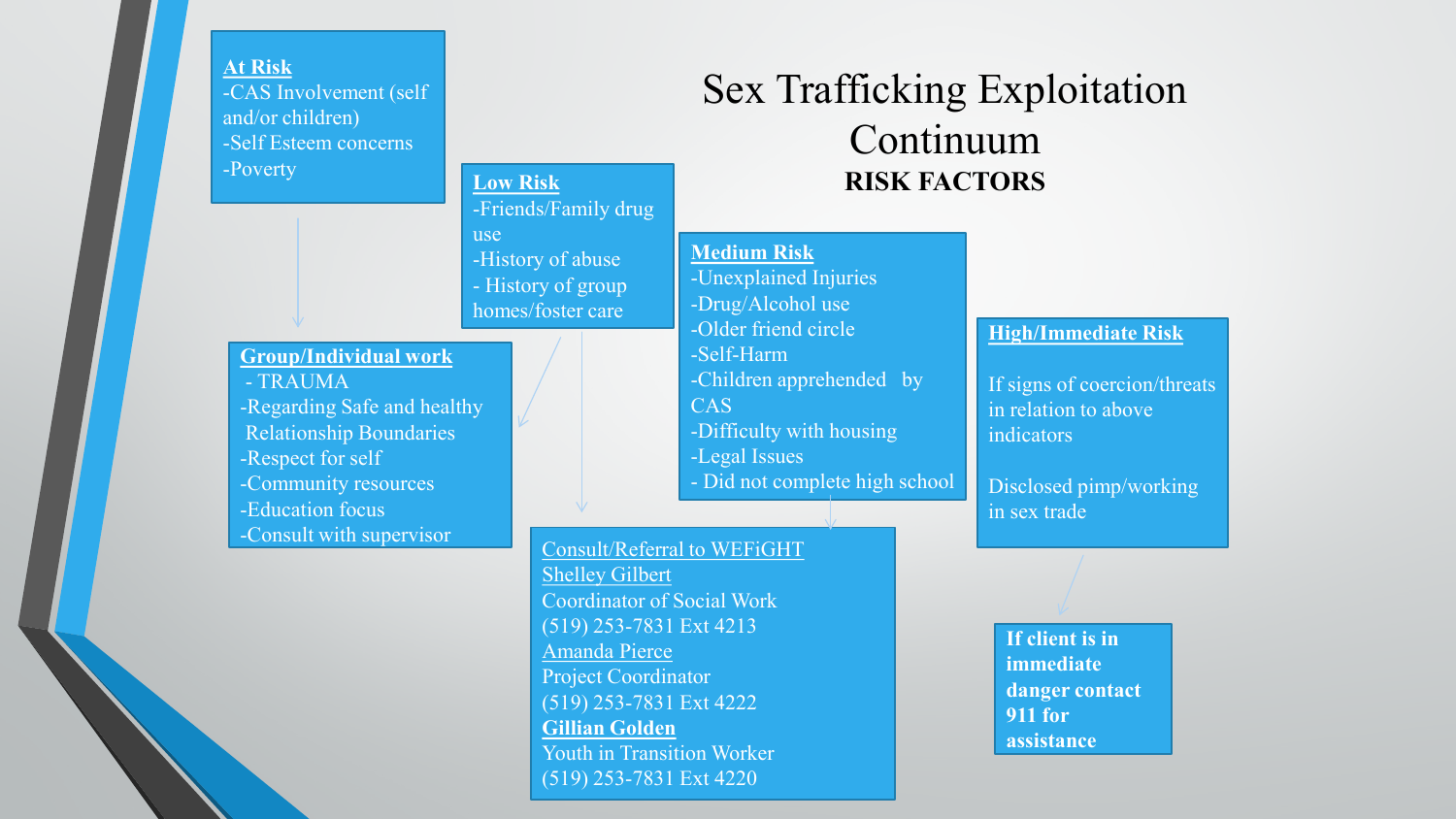# **3 Questions**

1. Have you ever worked and someone took all/some of your money?

2. Have you ever felt forced into doing something that made \$ for someone else?

3. Has fear/confusion ever made you feel trapped in a lifestyle?

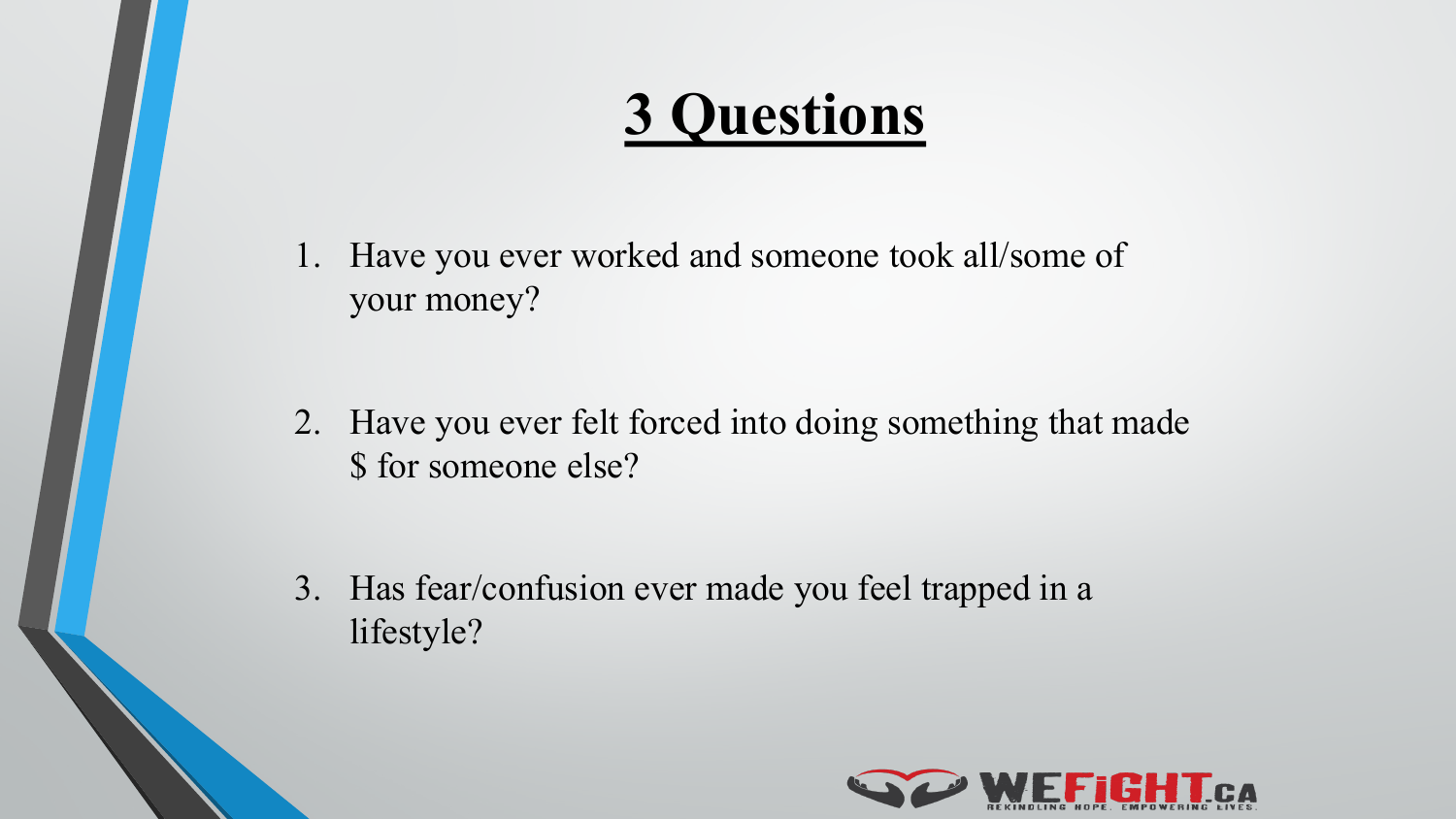### How Does this Happen?

• Recruitment Strategies & Risk Factors

• Ongoing Abuse/Coercion

• Returning to Abusive Environment

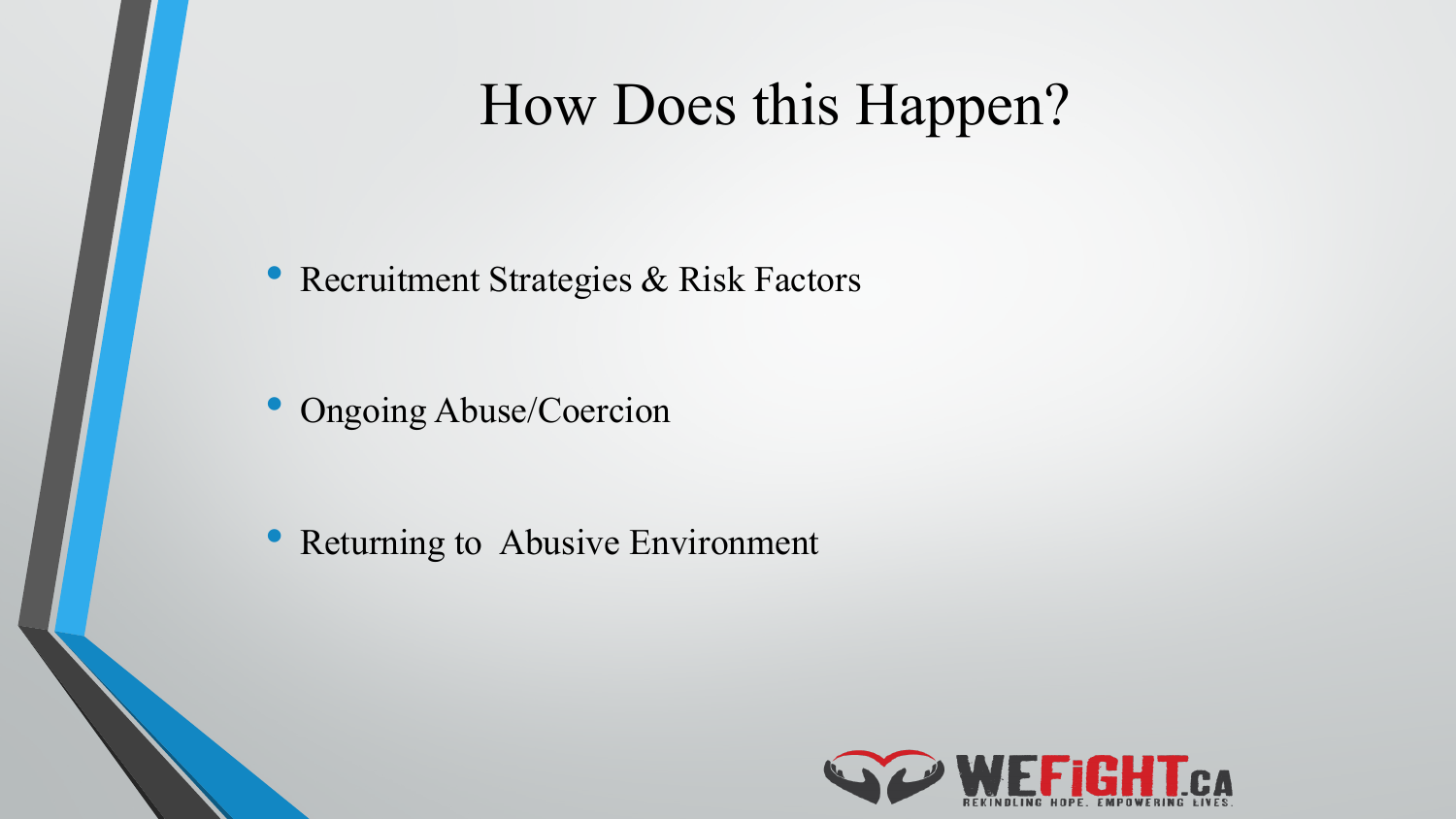### Recruitment (Labour)

#### Lisa

- Extreme poverty with no opportunity out
- Children
- Provided opportunity to work in Canada and pay for children's needs
- Paid fee to recruiter for the work

#### John

- Lived with family in poverty
- Little opportunity for education/training
- Very little work in country
- Told about someone, from own community, who has "made it in Canada"
- Given the opportunity to "make it" here too

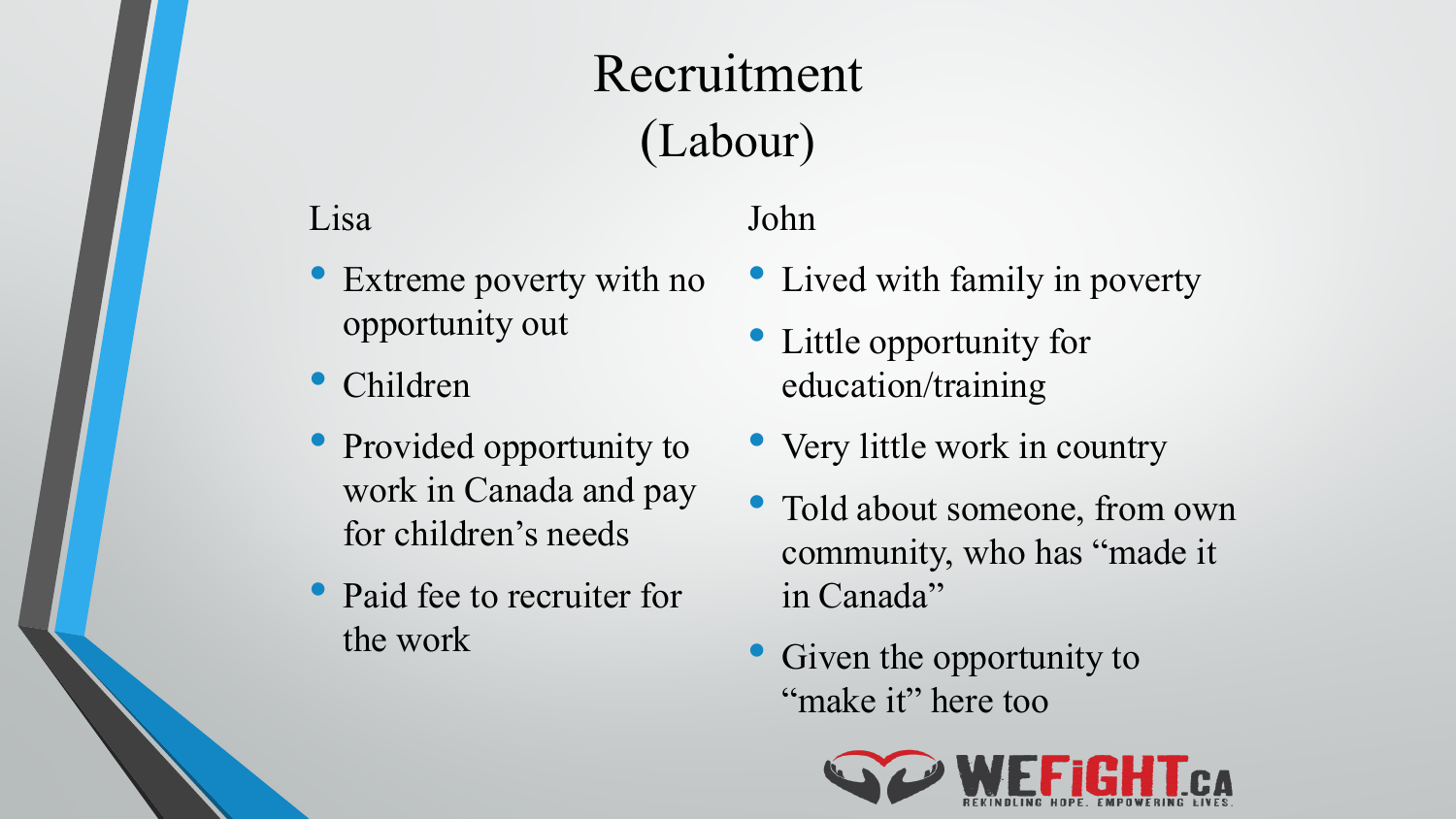### Recruitment (Marriage)

#### Mary

- Live in war torn country
- 14 years old and oldest child
- Parents are offered money for her hand in marriage
- Promised their daughter can finish school in another country
- Money could be used to feed the family

#### Sarah

- 1<sup>st</sup> generation Canadian
- Was told at the age of 10 years she would be married to her cousin in country of origin
- Parents worried about "negative influences" in Canadian society
- Also wanted to expand family social connections

Toronto Star article, June 5<sup>th</sup>, 2015

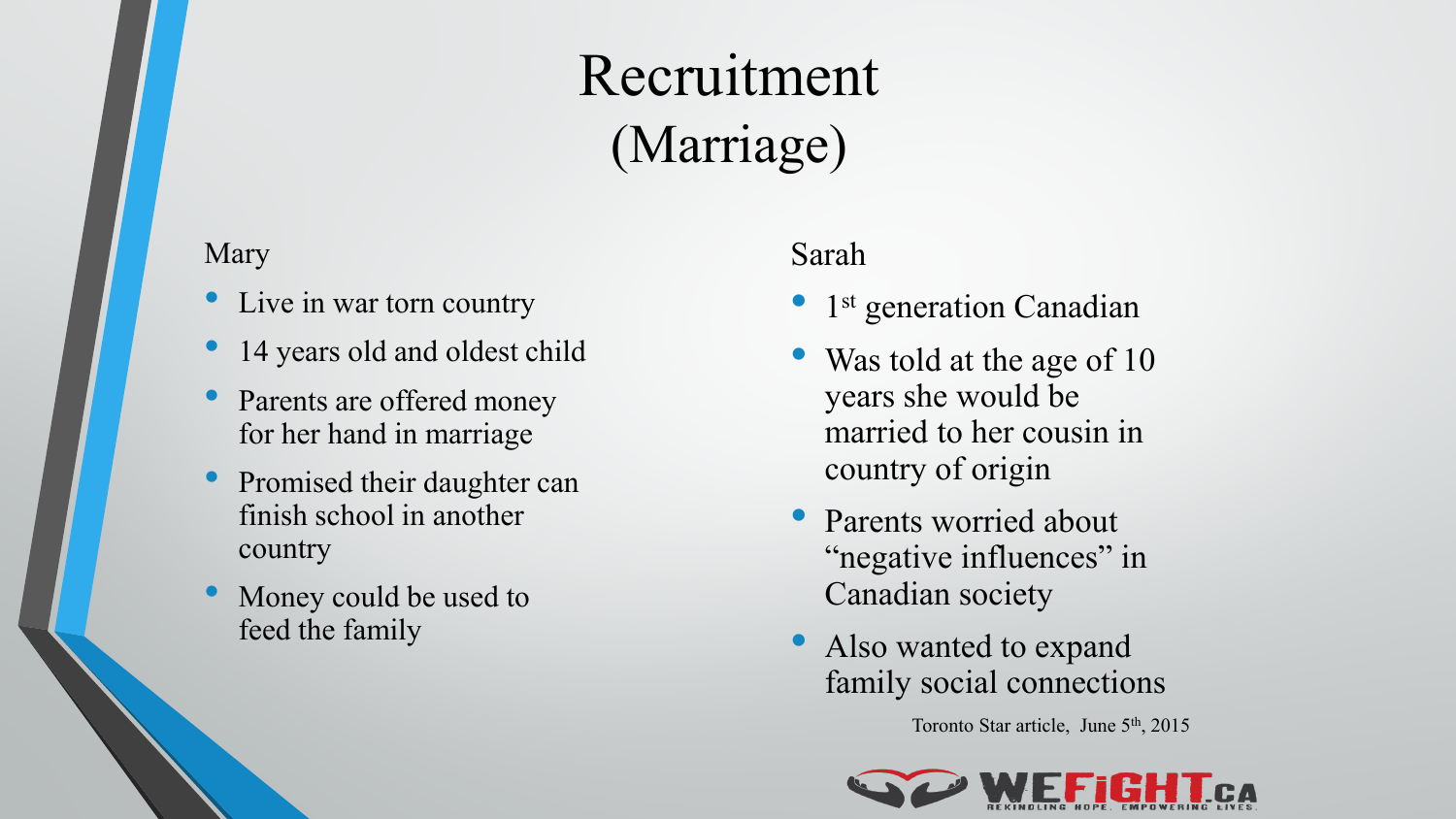### Recruitment (Sex Trafficking)

Jenny

- In & out of care and group homes
- Substance abuse in family
- A lot of distrust in systems
- Introduced to a guy by a girl she knew from the group home
- Guy entices her to come to another province to meet with him and perhaps start a relationship

#### Annie

- Crown ward living in group home
- No family involvement & no real attachments to anyone
- Wants to be "part of a family"
- Introduced to a guy who pretends to be interested in her and convinces her to "try" prostitution for the weekend

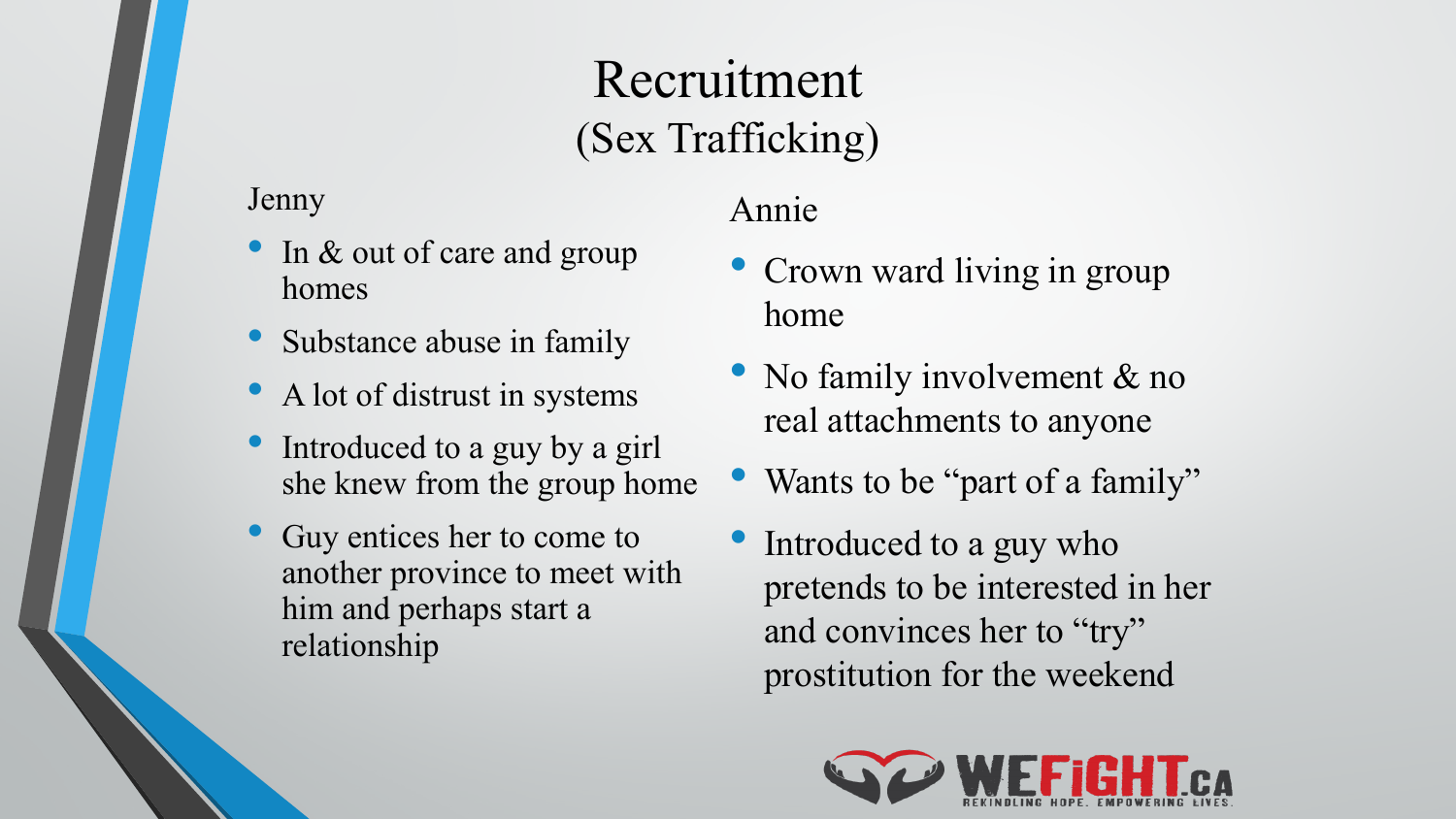# Recruitment Strategies

- Poverty
- Lack of options for self
- Substance misuse
- Possibility of new life
- Need to escape abuse
- Use of someone from your own culture, community, background who is successful
- Sense of adventure

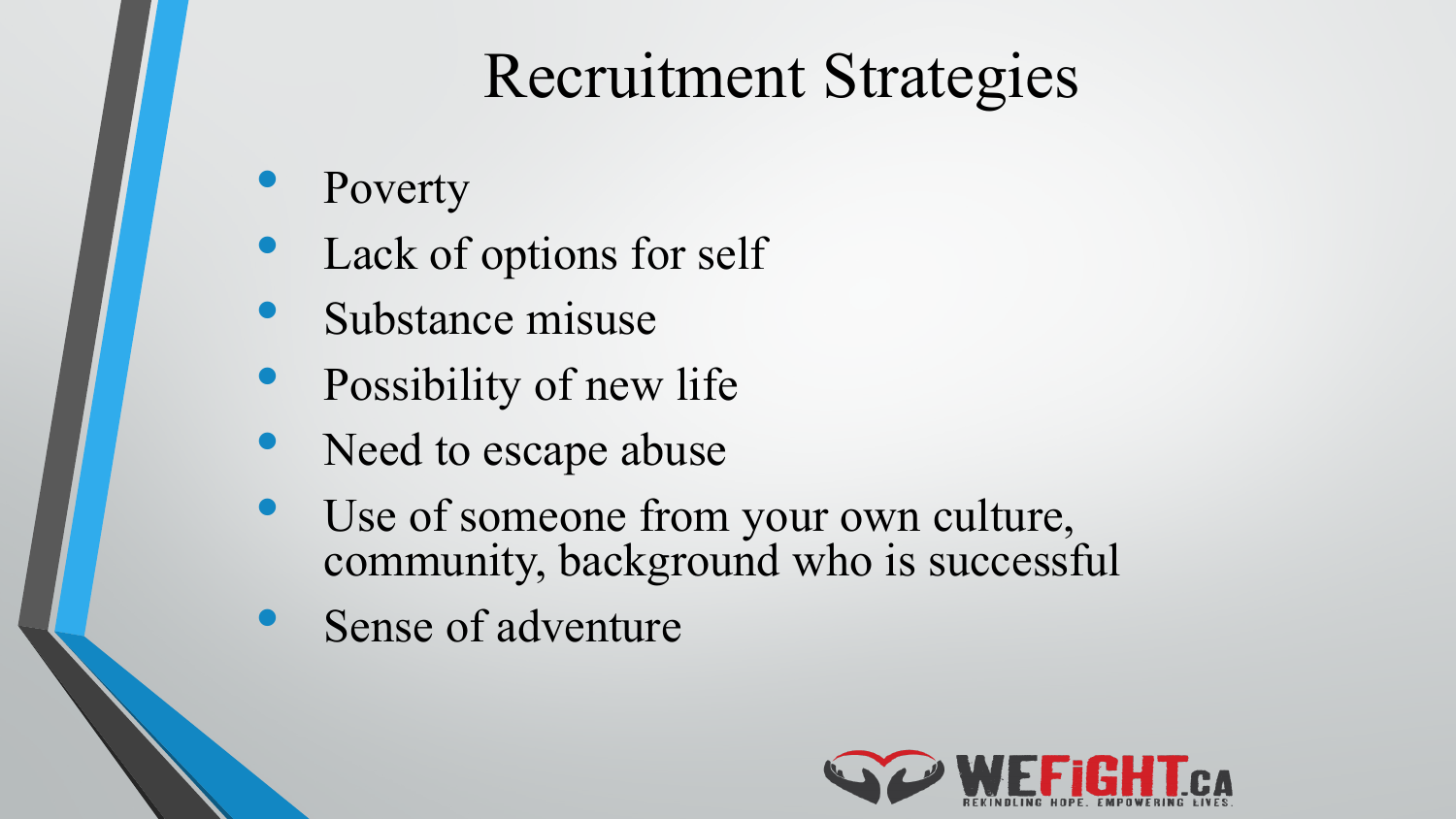### Coercion (Labour)

#### John

- Locked in basement
- Witnessed threats/violence to others
- Threatened to be killed and his body buried in the woods
- Isolated work environment

#### Lisa

- Threats of firing  $&$ deportation if non-<br>compliant
- Work permit is for single employer so no chance to find another
- Constant monitoring of movements at work and home
- Strict house rules to follow

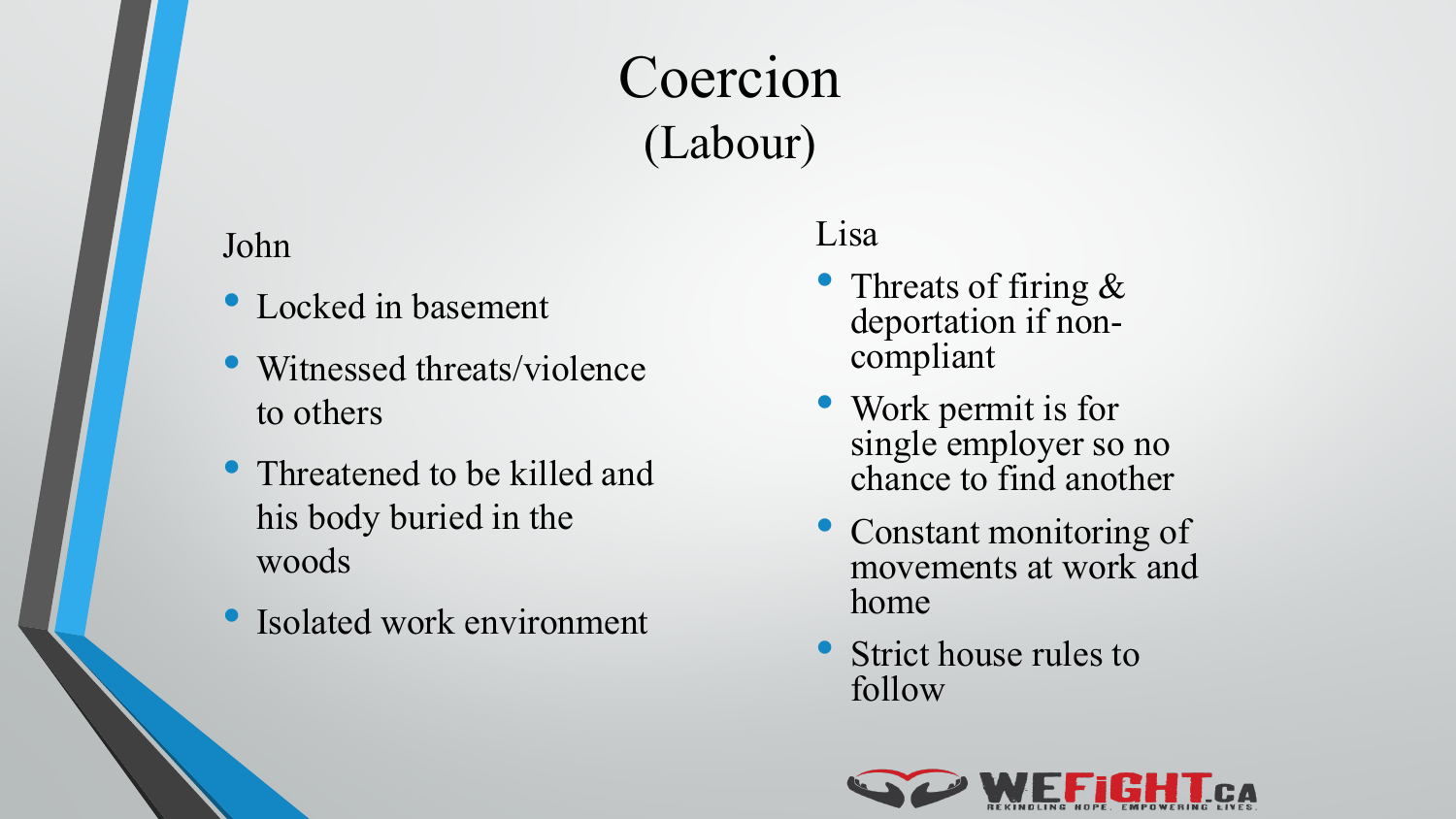### Coercion (Marriage)

#### Mary

- Husband extremely emotionally, physically and sexually abusive
- Moves her from family
- Isolates her
- Changes her name, birth year and province of her birth

#### Sarah

- Afraid she will be ostracized from family
- Afraid she will be abandoned by family
- Afraid she will bring shame and embarrassment to family

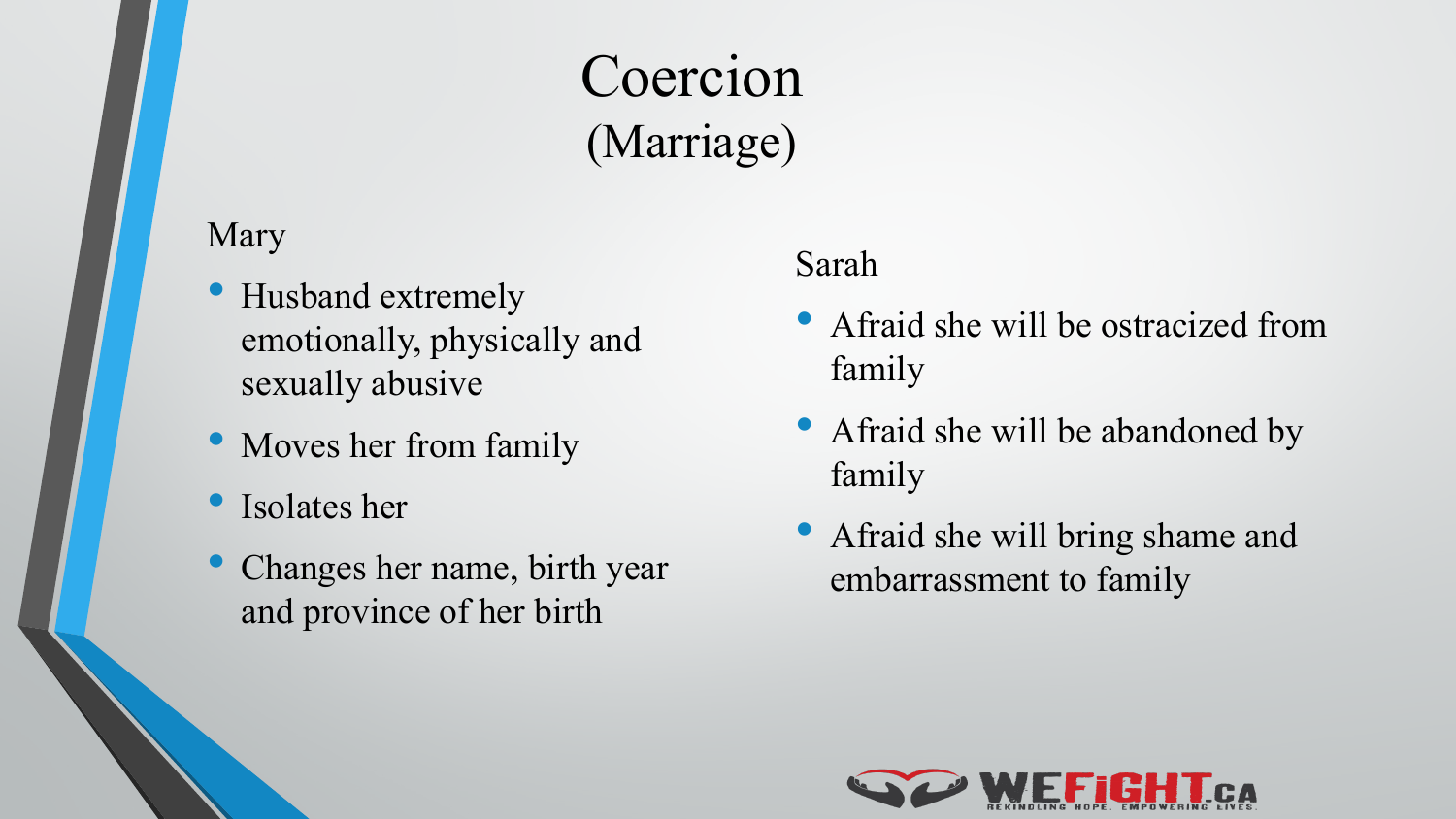# Coercion (Sex Trafficking)

Jenny

- Violence
- Threats
- Threats to family
- "Omnipotence" of the trafficker(s)
- Fear of police

### Annie

- Violence/threats
- Belief this is her "family"
- Lack of trust/attachment to the system
- Fear of abandonment

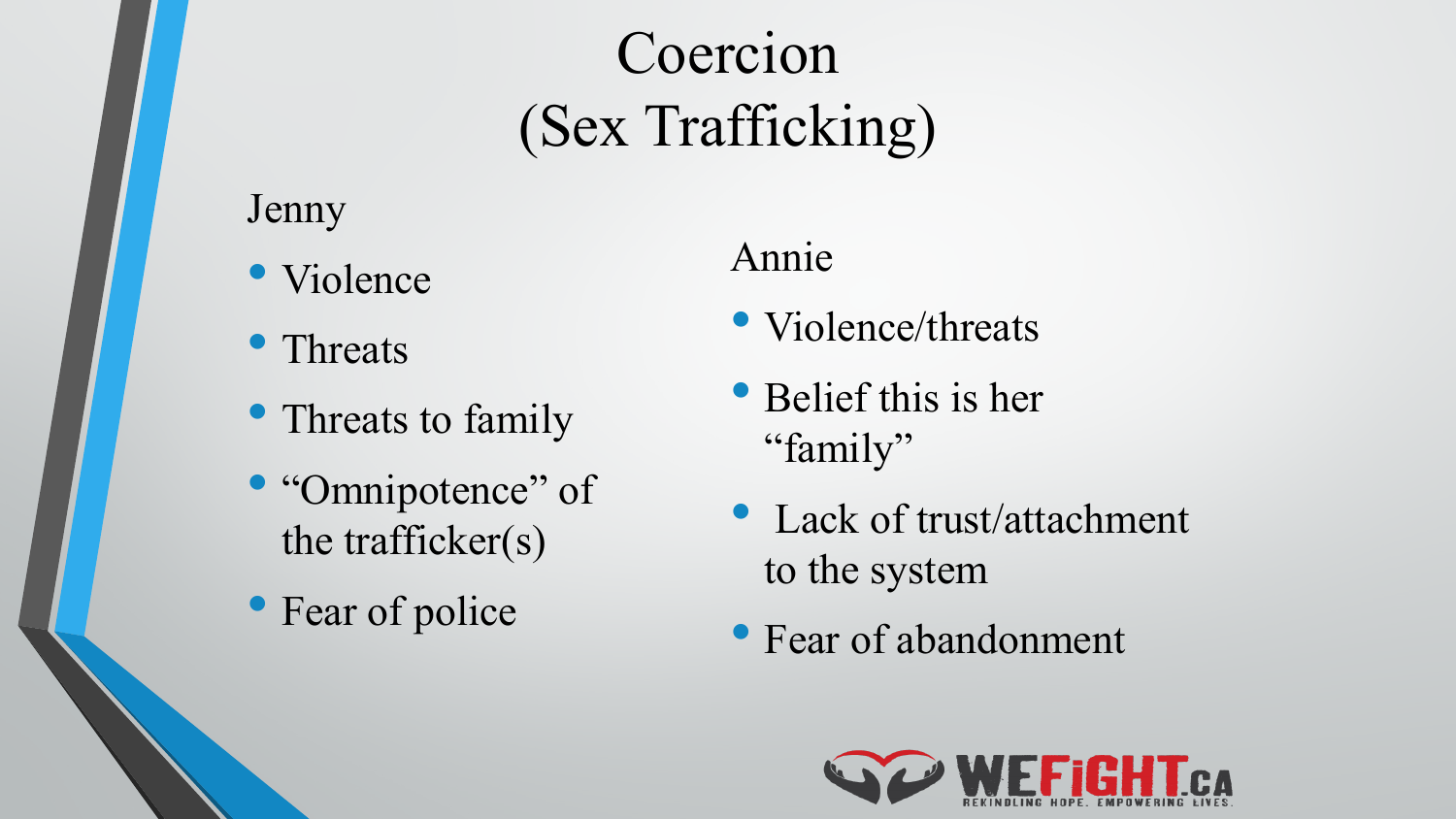# Coercion

- Threats/violence to the individual or family
- Lack of understanding/knowledge of the law
- Lack of/precarious immigration status
- Lack of trust of authorities/systems
- Isolation/Loneliness
- The system not recognizing the factor
- Threats of deportation
- Economic intimidation
- Need to pay back debt

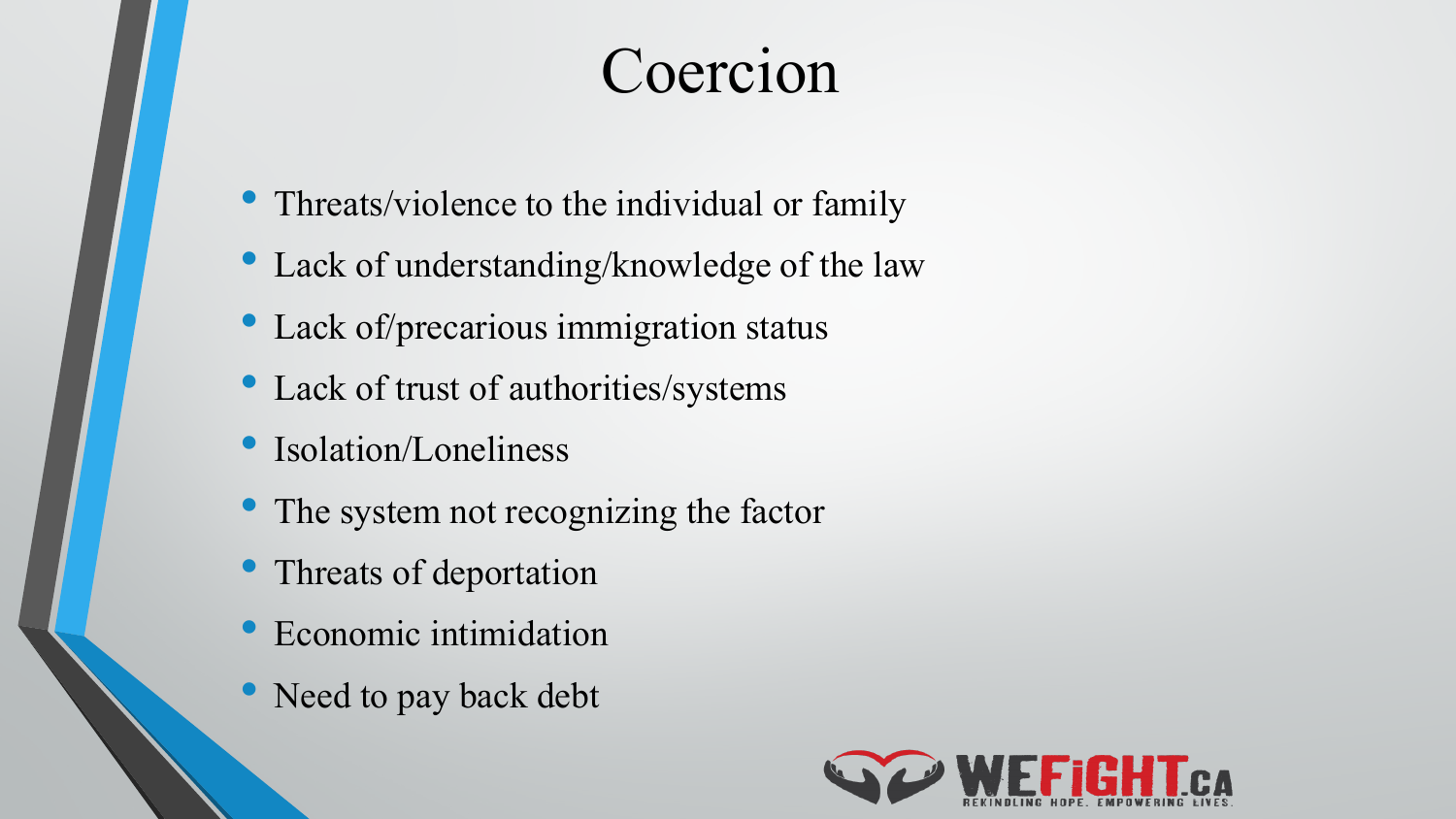#### John

- Worked  $14 16$ hour days
- No pay
- Had to pay trafficker back for airfare, shampoo etc

#### Lisa

Exploitation

(Labour)

- Worked long hours
- Although against contract told she had to repay airfare
- Paid additional money for transportation, for rent, for help to get OHIP, for work permit renewal

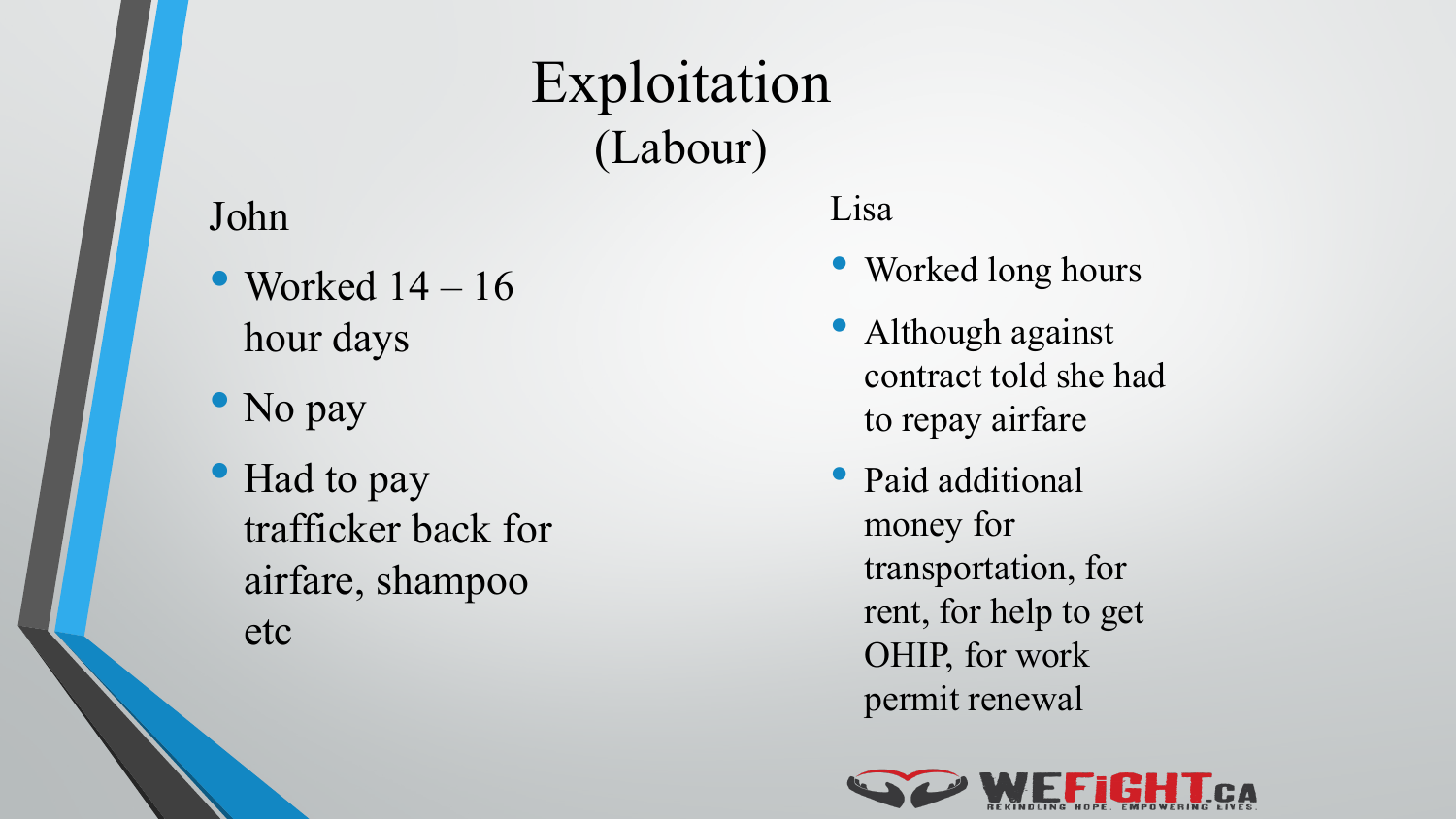### Exploitation (Marriage)

#### Mary

- Provided free labour for husband and his family
- "Sanctioned" sexual violence

#### Sarah

• Additional social and business/financial connections secured with her marriage

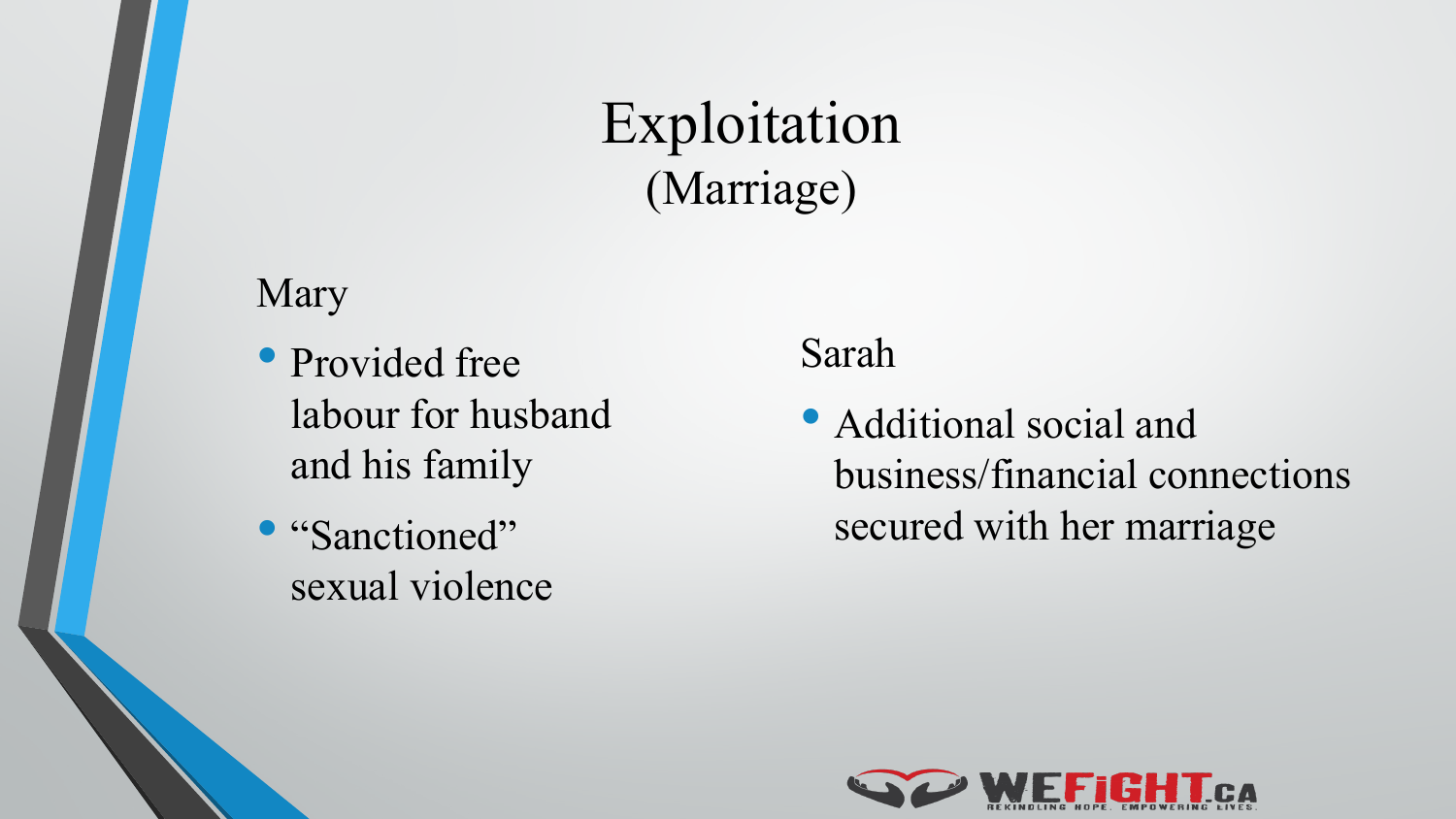Exploitation (Sex Trafficking)

### Annie and Jenny

- Pimps determined what acts they would preform to charge the highest amount of money
- Worked extremely long hours
- Received little to no money
- Fed infrequently

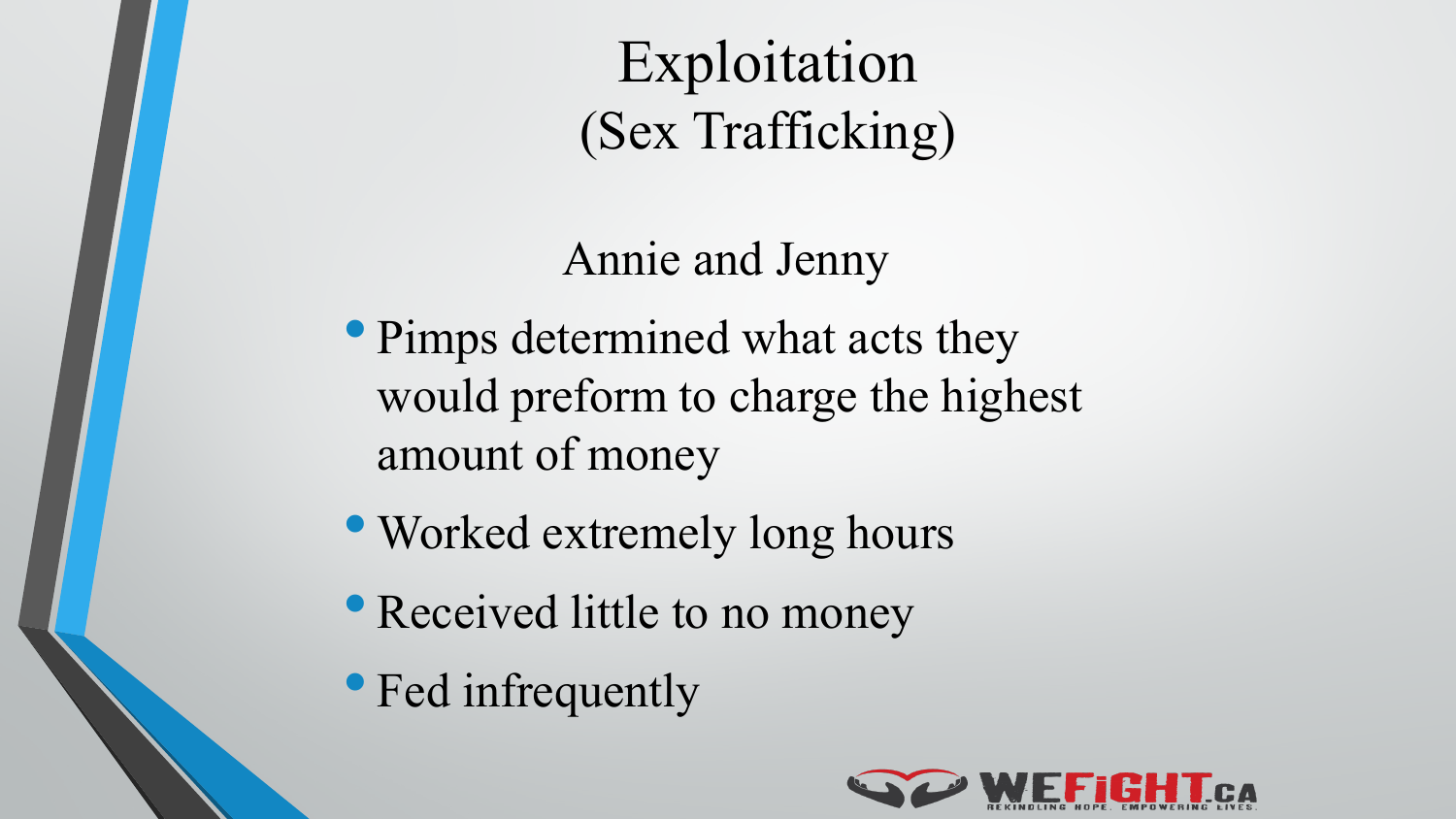# Exploitation

- Using them to make money
- Using them to take the risk of criminal charges
- Using them for free/cheap labour
- •Using them for social status/connections

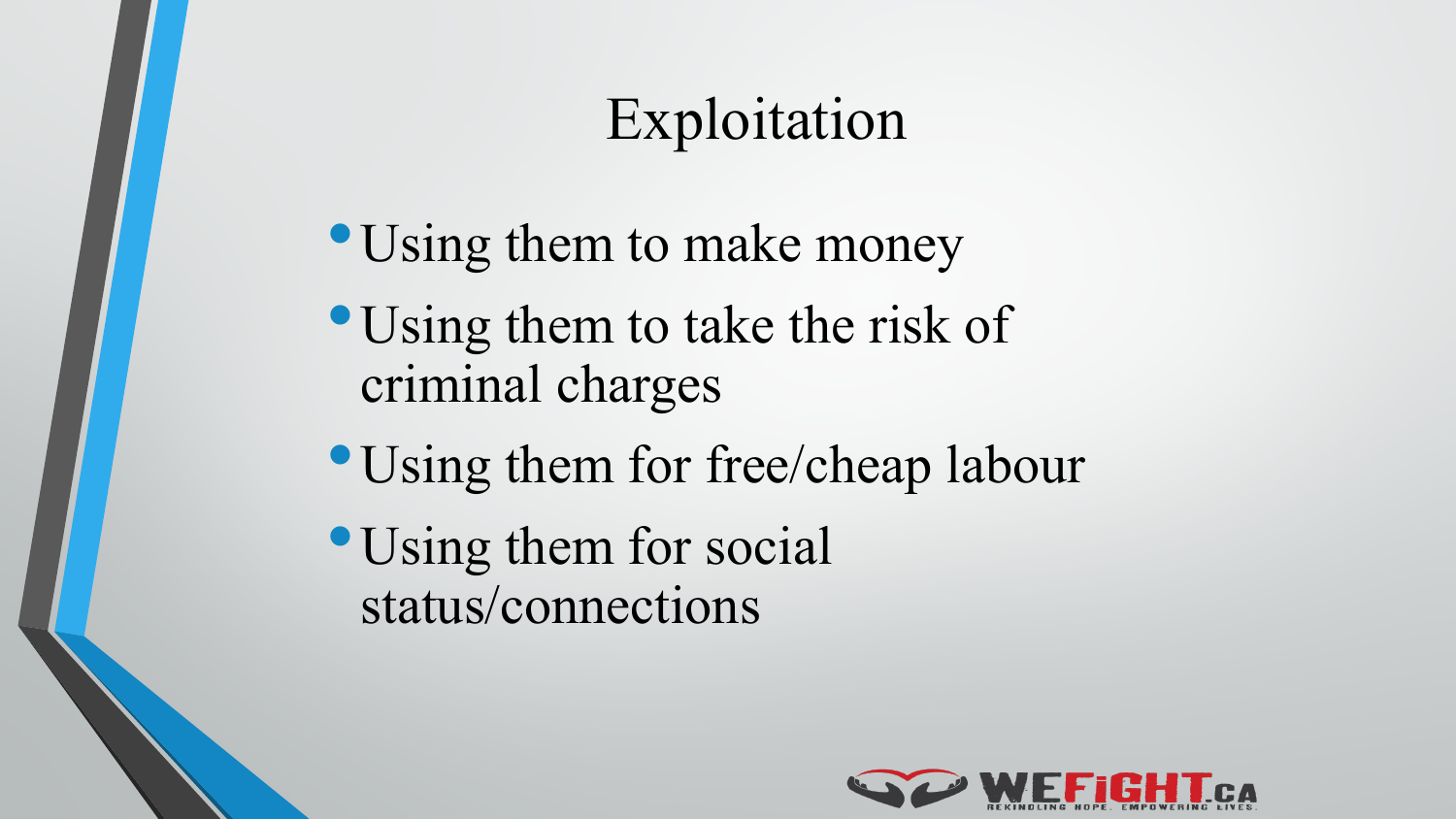# "Why do they go back?"

- Poverty, lack of options
- Little/no opportunity for education, training
- Fear of having to return/hopelessness for the future
- Lack of stability
- Isolation from family
- Lack of immigration options
- Additional stress due to criminal justice process

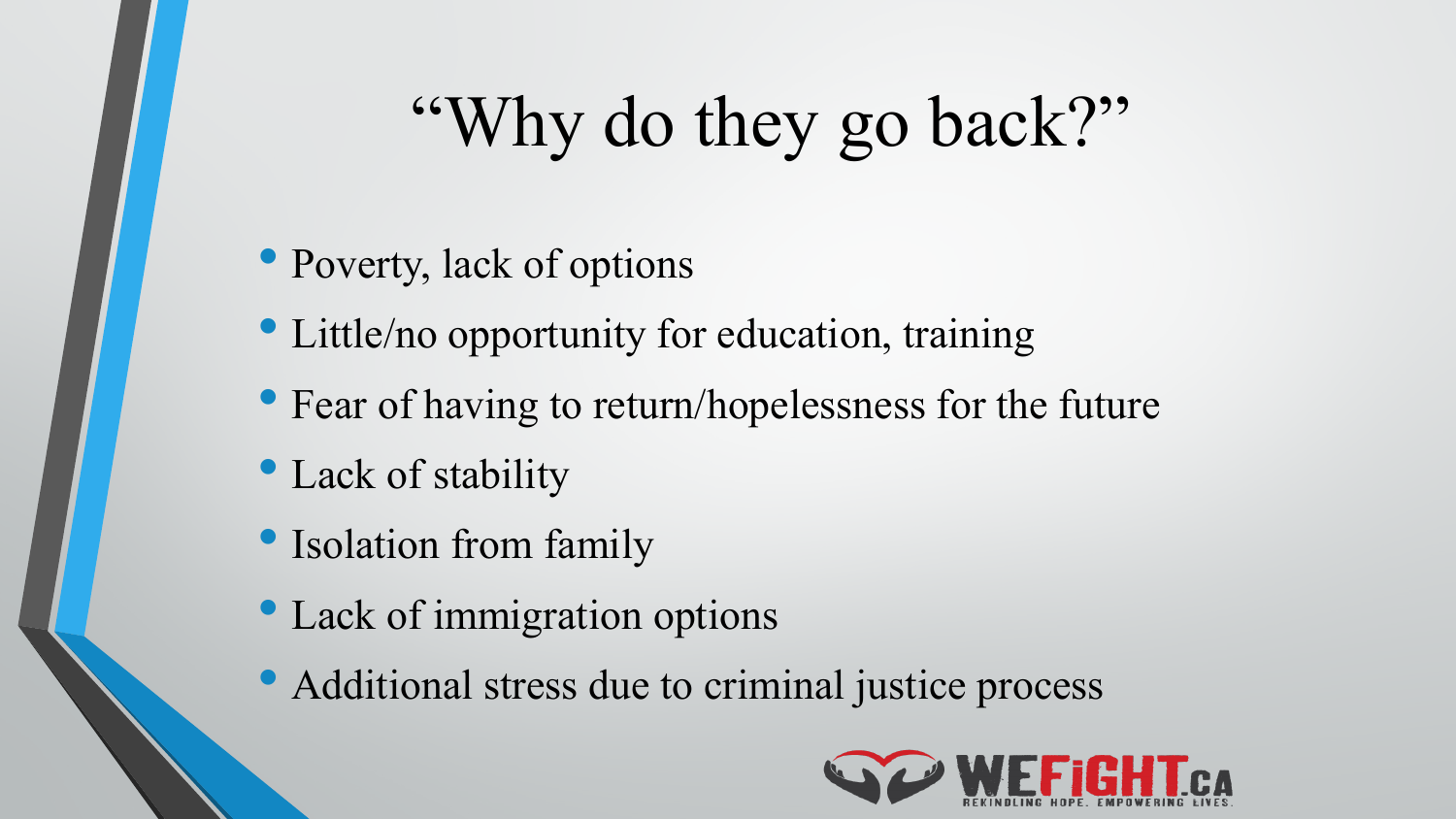### Ontario Strategy

### Includes

- Support services
- Law enforcement
- Enhanced prosecution
- Education/training
- Housing resources and regulatory changes

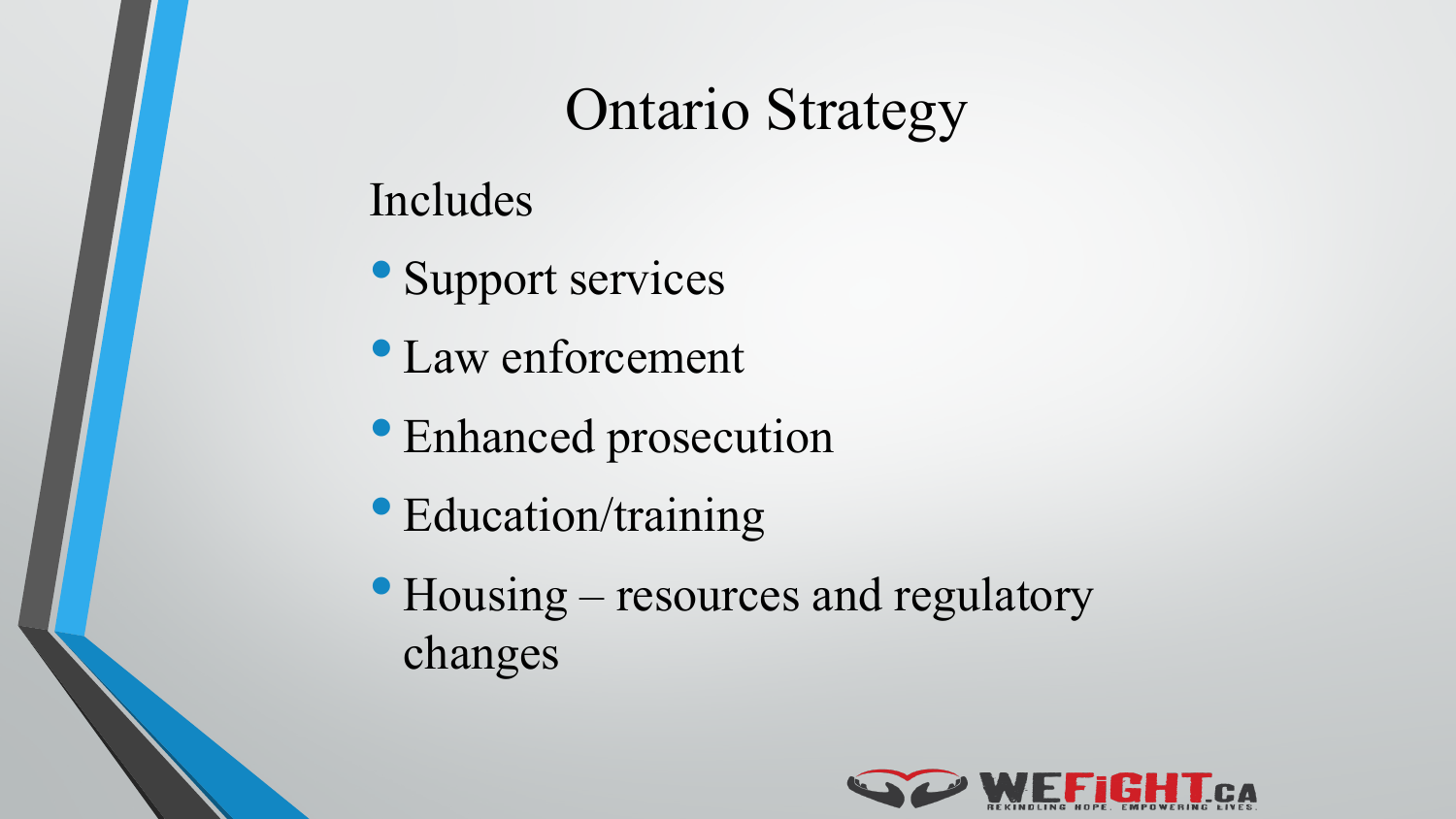# **What Survivors Need**

DAT AT A QTD T ACCA

- **Support**
- Trustworthy people
- Safe place
- Stability
- Counselling
- Art-Therapy
- Stronger justice system & laws
- Crown attorneys
- Law Enforcement
- Organizations specifically created to help victims of human trafficking



Tamas Miko, 2017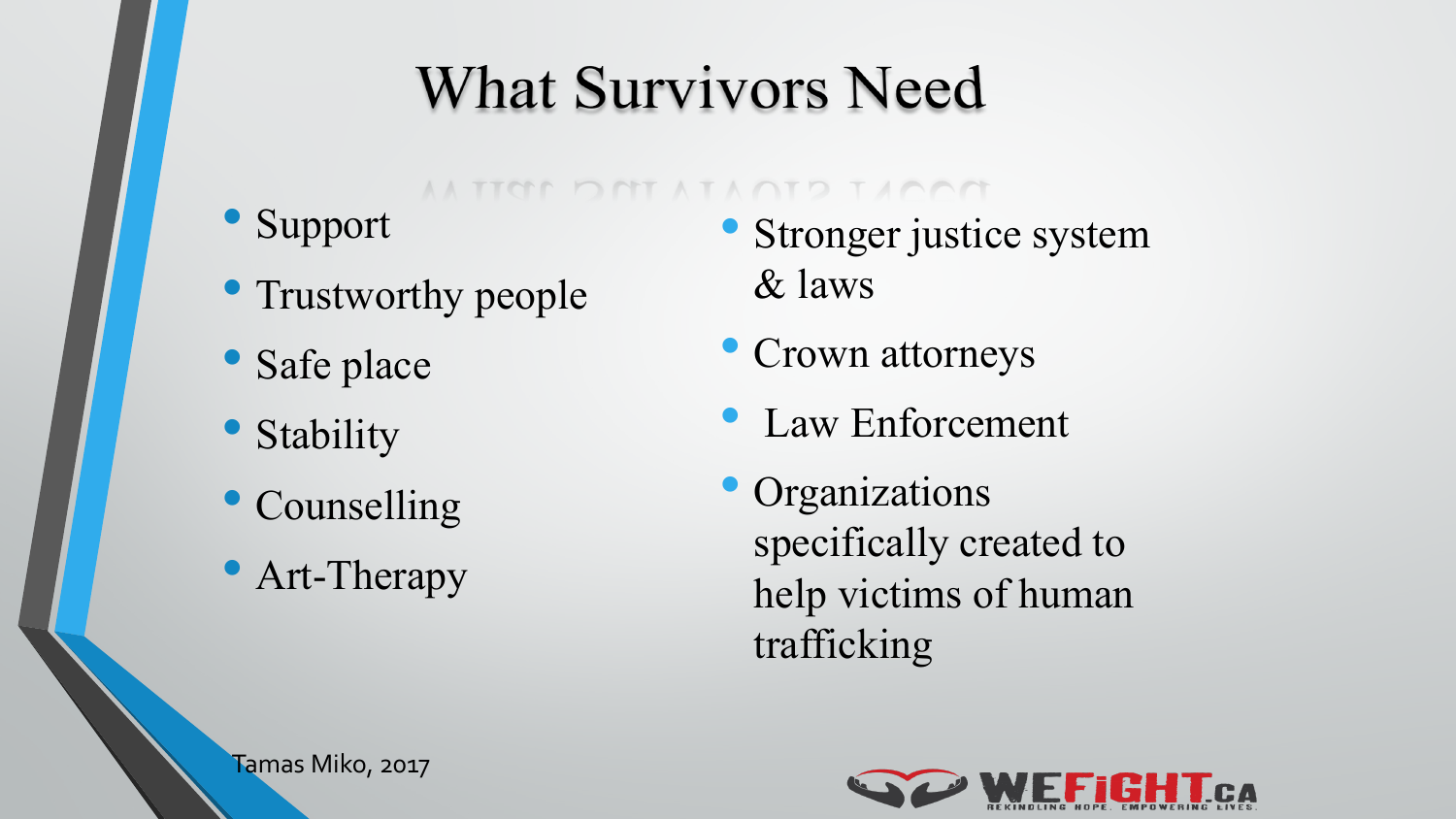

- **o** Treatment
- **o** Regular **doctor's visits**
- **Trust**
- **Building strong relationships**
- **Socialize**
- **Being myself again**

ART-THERAPY TITTITAT

- **The world of arttherapy**
- **Drawing**
- **Painting**
- **Reading books**
- **Writing journals**
- **Exercise**

NEW PURPOSE TAT M T OM OPT

- **Get a job**
- **Saving for school**
- **o** Help people
- **Family support**
- **o** Relationships
- **Family**
- **Being happy**



Tamas Miko, 2017